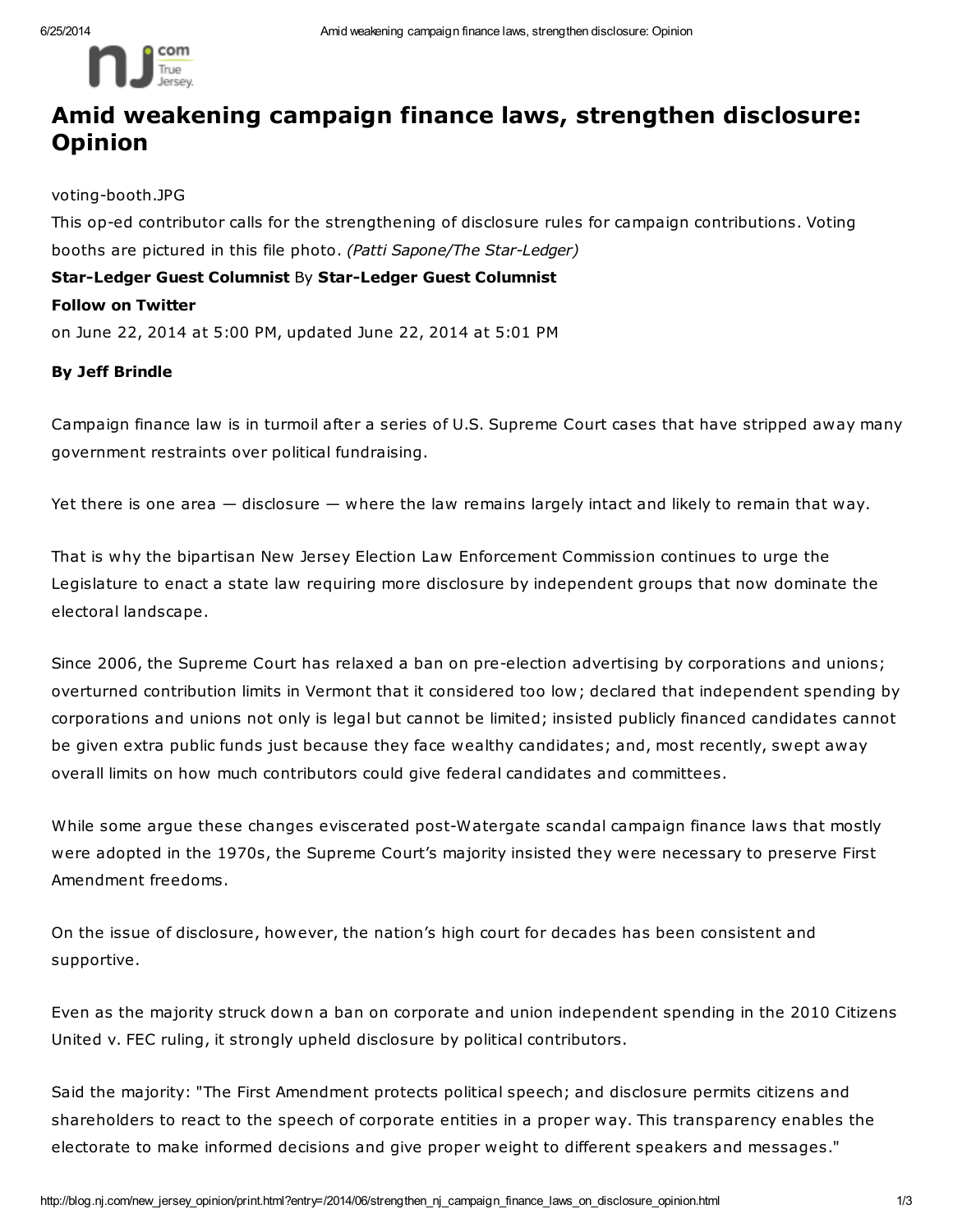While the U.S. Supreme Court ruling in McCutcheon v. FEC case on April 2 drew fire because it ended federal aggregate contribution limits, the court majority once again promoted disclosure as a check on political corruption.

"Disclosure of contributions minimizes the potential for abuse of the campaign finance system. ... Disclosure requirements burden speech but — unlike the aggregate limits — they do not impose a ceiling on speech. ... With modern technology, disclosure now offers a particularly effective means of arming the voting public with information. ... Today, given the internet, disclosure offers much more robust protections against corruption.''

In a recent summary of major campaign finance cases pending nationally, the Campaign Legal Center said lower courts have gotten the message.

"Political disclosure laws remain a target but have largely withstood attack. The First, Fourth, Seventh, Ninth, Tenth and Eleventh Circuits have all upheld strong disclosure laws applicable to independent spending following Citizens United."

An example is a ruling on May 20 by the Ninth Circuit Court of Appeals that upheld California's disclosure laws.

In Protect Marriage v. Bowen, the Ninth Circuit noted that the Supreme Court recognizes that disclosure serves three important governmental interests. Those interests were outlined decades ago in Buckley v. Valeo (1976), another landmark campaign finance case.

First, there is a governmental interest in informing the electorate about who is financing ballot measures and candidate elections. Second, disclosure requirements help preserve the integrity of the electoral process by deterring corruption. Finally, full transparency for donors helps expose violations of campaign finance laws.

The Supreme Court's firm stand on disclosure has never been more important. In the 2012 federal elections, independent groups spent \$311 million without disclosing their contributions — a total nearly 75 times higher than a decade earlier. Early reports on this year's congressional races indicate even more money may be spent without knowing the sources.

In the 2013 New Jersey legislative, gubernatorial and ballot elections, nearly \$41 million was spent by independent groups. About \$15 million occurred with zero disclosure by contributors — more than all spending in the 1985 gubernatorial election.

Legislation is pending in New Jersey that would halt this growing — and disturbing — trend, which leaves voters in the dark for no good reason.

Now is the time to pass it.